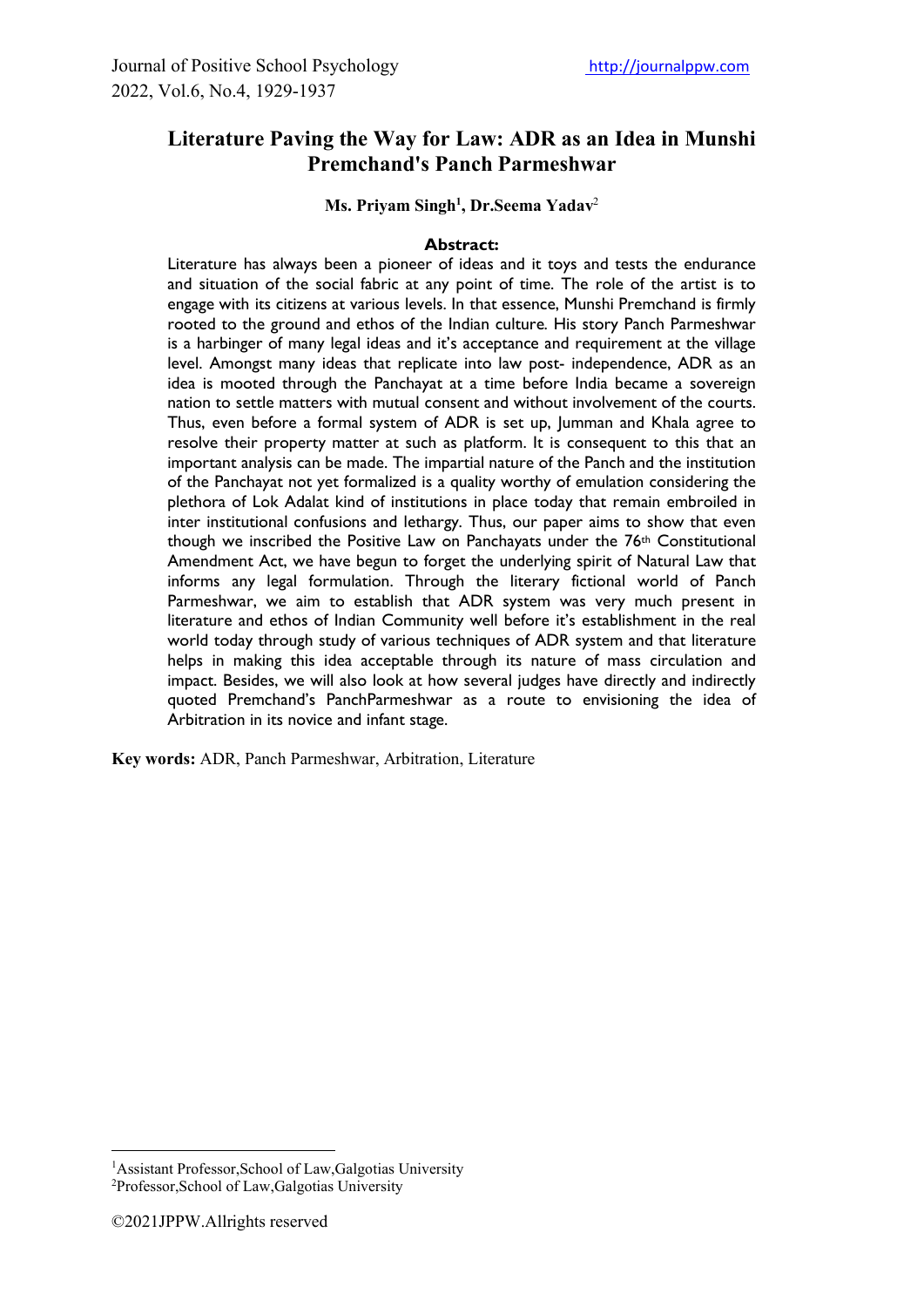# **Law and Literature: A Relation Re-Imagined**

Francois Ost and Thomas Schultz in their working research paper–"Literary Inspirations for International Adjudications" state that 'putting yourself in someone else's shoes is a highly evolved cognitive activity"<sup>3</sup> and this task is one of the most important ones. Literature and in fact, many liberal arts domains have always depicted this and helped bring across the experience of many not so mainstream people and ideas to the fore. Then why should we not consider the 'centrality of texts(literary) to the form and substance of a community's moral and social life' (West 1988, 131) even though debates about how looking outside of the legal ontology will undermine the autonomy of law is an ongoing one. Literary works even help provide context through thought experiments: they help recenter international adjudication as a human activity, above and beyond the humdrum of the technicalities of the applicable rules, to give dispute settlement a human context, to 'de-expertify'4 it. In that spirit, this paper aims to depict that before and after the institutionalisation of Law, literature and community life has suggested various ways of settling disputes and that too with a larger objective in mind. It is the vision of political thinkers propagated by artists and their rhetoric that enables the conception and sustainability of the postulates of Arbitration, Mediation and Reconciliation with or without the Law but mostly in a dialogue with it.

In the first part of the paper, we will lay down the association that Arbitration has with Panchayat from yesteryears and the various provisions of Alternate Dispute Resolutions or as some may call it Appropriate Dispute Resolutions in context with Munshi Premchand's story Panch Parmeshwar. In the second part of the paper, we discuss how literature and literary scholarship has been more fascinated with the idea of the judge rather than with ADR and explorations of this space has been fairly recent especially in India and then devour ourselves in the question of whether ADR which has preceded the formal structuring of Legal systems has any impetus to continue or it is an exhausted system.

#### **Alternate Dispute Resolution Mechanisms in Literary Narratives apropos Munshi Premchand's Panch Parmeshwar**

In the research paper cum project that was titled "Alternate Dispute Resolution Based on Storytelling Technique", the authors lay down some interesting ideas about how storytelling can be at the forefront of determining ADR principles implemented in the process to arrive at a decisive end. According to them, storytelling permits unstructured and incomplete narrations by the untrained teller from which a temporal chronology can emerge with the help of trained ADR representatives. Storytelling according to them allows for an improved 'knowledge recall' which in the overall framework of facts and figures deduced provides a richer information of the past and synergy of events.<sup>5</sup> It also ensures that arguments can be derived and provided by both parties. Thus, what this is suggested here is that at a point when both factions are not comfortable in participating in any worthwhile interchange, storytelling can act as a cathartic point of communication and this is a possible part of affirmation that can be made by either side. The framework within which this mediation, generally speaking can be made are many, one of them being the Panchayat. Thus, a convenient and informal method of reestablishing the broken channel of communication among disputing sides is an outside the Court Settlement that accomplishes multiple objectives of sustaining healthy bonds, application of principles of legal justice, and restoration of concordance whenever it appears to be impaired. This becomes possible under the conversational medium and manner of storytelling where the reader can learn and realize the capacity of both the conflicting parties both of whom use the skill of self-organization and normative societal rules to depict their 'story

<sup>3</sup> Ost, François and Schultz, Thomas, Literary Inspirations for International Adjudication (November 23, 2020). King'sCollegeLondon, Law School Research Paper No. 2021/4, Available at SSRN: [https://ssrn.com/abstract=3736124 o](https://ssrn.com/abstract=3736124)r [http://](https://dx.doi.org/10.2139/ssrn.3736124) [dx.doi.org/10.2139/ssrn.3736124,](https://dx.doi.org/10.2139/ssrn.3736124) viewed on 15<sup>th</sup> March,2021

<sup>4</sup> ibid

<sup>5</sup> Antunes, Pedro & Relvas, Sara & Borges, Marcos. (2007). Alternative Dispute Resolution Based on the Storytelling Technique. 4715. 15-31. 10.1007/978-3-540-74812-0\_2.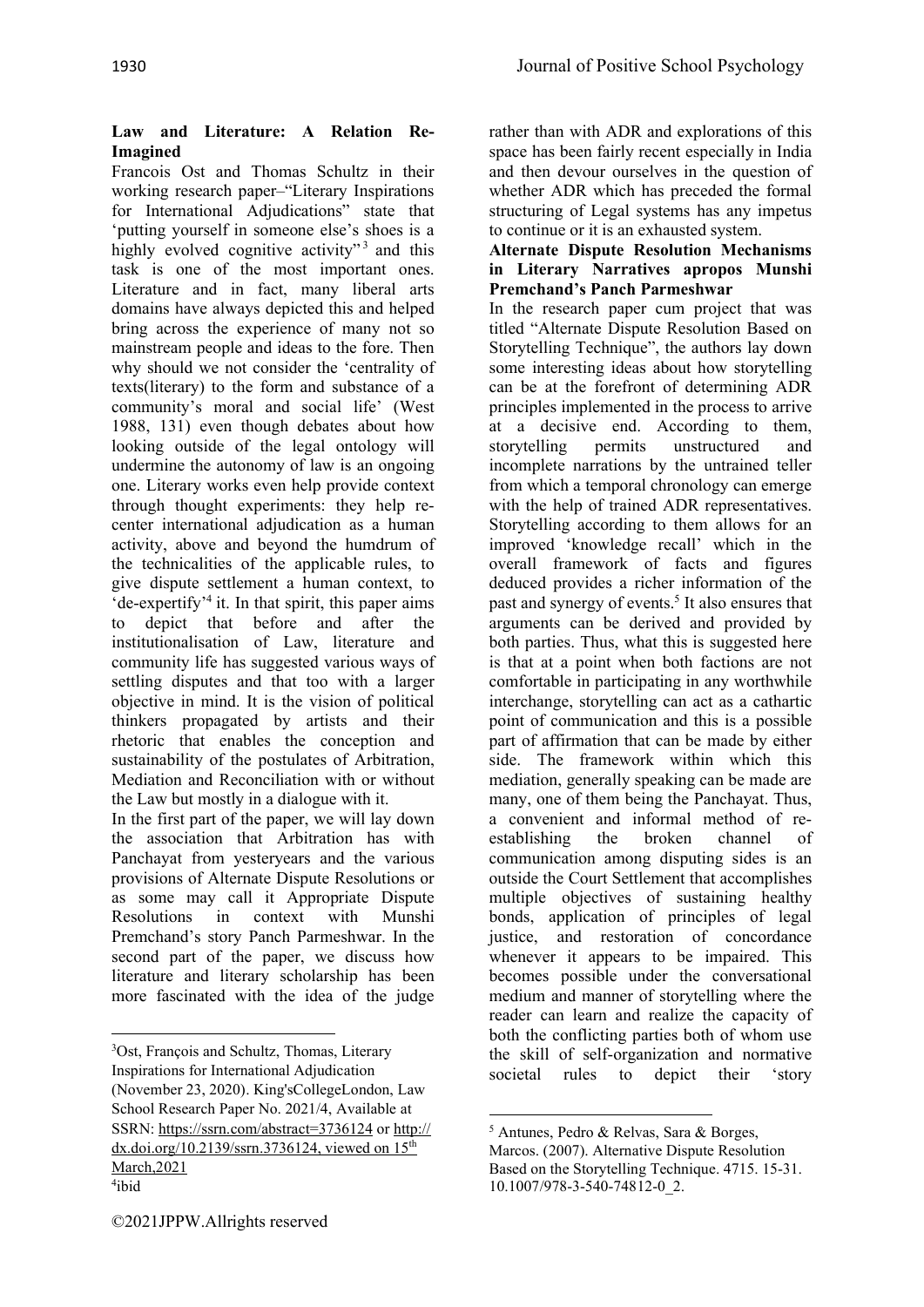argument'<sup>6</sup> so that the third party can then objectively and in context of that, decide the 'story-legal'7 . This is very much in display in the story Panch Parmeshwar and has a desired end/

## **Panch Parmeshwar by Munshi Premchand: A Short Summary**

Panch Parmeshwar is a story of two friends Algu Chaudhary and Jumman Sheikh who come at odds on a property matter brought to the Panchayat by Jumman's Aunt called Khala in the story. At this point Jumman's Aunt is asked to appoint a Sarpanch and she chooses her adversary Jumman's best friend Algu. Algu who at the very outset was unwilling to attend the Panchayat states his hesitation to take up this position. On this Khala states,"kya dosti ke naam pe imaan bechoge?"(will you rescind the principles of integrity for the sake of friendship?). At this juncture, Khala brings to attention a central question of village life community- of the Supremacy of the Significance of Dharma over any familial or brotherly relationship. The Panchayat proceeds with Algu as the headman but before taking up this position he clearly states to Jumman that although we have been the best of friends and you have been my keeper in case of any need, today I look upon both Khala and you in similar light and in context of the matter of adjudication. He then goes on to deliver the verdict in favour of Khala which shocks Jumman but for everyone else present there, a discussion and praise of of 'dharma' and its centrality ensues. Jumman now deeply hurt at his friend's deceit is vindictive of Algu and soon gets an occasion for retribution. In this Panchayat, Algu is the complainant and Jumman is selected to be the Sarpanch.However, surprisingly after all the time looking for an opportunity to seek revenge, Jumman adjudicates in favour of Algu and fairplay wins at the end of the day. **Application of ADR Principles and** 

**Sectionsupon the Incidents in the story Panch Parmeshwar**

Arbitration is defined as a process to resolve conflicts between parties by a person appointed or chosen by them (arbiter). It is an informal method of dispute resolution with flexibility in procedures and rules. As a method of dispensing justice, arbitration is not a modern phenomenon.**<sup>8</sup>**

In India, panchayats (both village and the notorious 'khap' caste panchayats) have been arbitrating on several matters especially family feuds and that too related to property disputes something akin to the prominent issue in Panch Parmeshwar apart from even heinous offences such as murder and rape. The Panchayat in India constitutes five men and in modern times is also inclusive of women who are believed to be imbued with sagacious wisdom and maturity to be able to entertain the provincial problems without favouring any particular side without merit and that is possible also because of its structure of being a representative body of the members of different castes and villages headed by the most revered and elder most person. There are many functions that a decentralized Constitutional body of the Panchayat now has and even in retrospect had but the most significant form of work they employ themselves in is the dispensation of justice. Gandhiji by whom Munshi Premchand is highly influenced famously said "India lives in its villages" and advocated for a 'village based political formation' i.e. Panchayati Raj (Rule by the Panchayats) and Gram Swarajya. (Independent of justice system in the villages). Article 40 of the Indian Constitution states to this effect that "The State shall take steps to organise village Panchayats and endow them with all such powers and authority which is required to enable them to function as units of self-government." Subsequently, the Balwantrai Mehta Committee (1957) was instrumental in proposing the implementation of a three-tier

<sup>6</sup> Both the claimant and defendant argue their case with specificities and logic and deliver their argument.

<sup>&</sup>lt;sup>7</sup> The adjudicating third party decides and offers negotiations on the basis of applicable legal provisions and moral principles as what appears to be correct, hence 'story legal'.

<sup>8</sup> Alternate Dispute Resolution in Rural India: A Briefstudy about Panchayat system-Hrishikesh Jaiswal,National Law Institute University BhopalJaiswal, Hrishikesh and Mandloi, Pragati, Alternate Dispute Resolution in Rural India: A Brief Study About Panchayat System (August 1, 2020). CB Eduvents-Legal Encyclopedia, 2020 ISBN- 978-81-943164-1-1 , Available at SSRN[: https://ssrn.com/abstract=3817307](https://ssrn.com/abstract=3817307)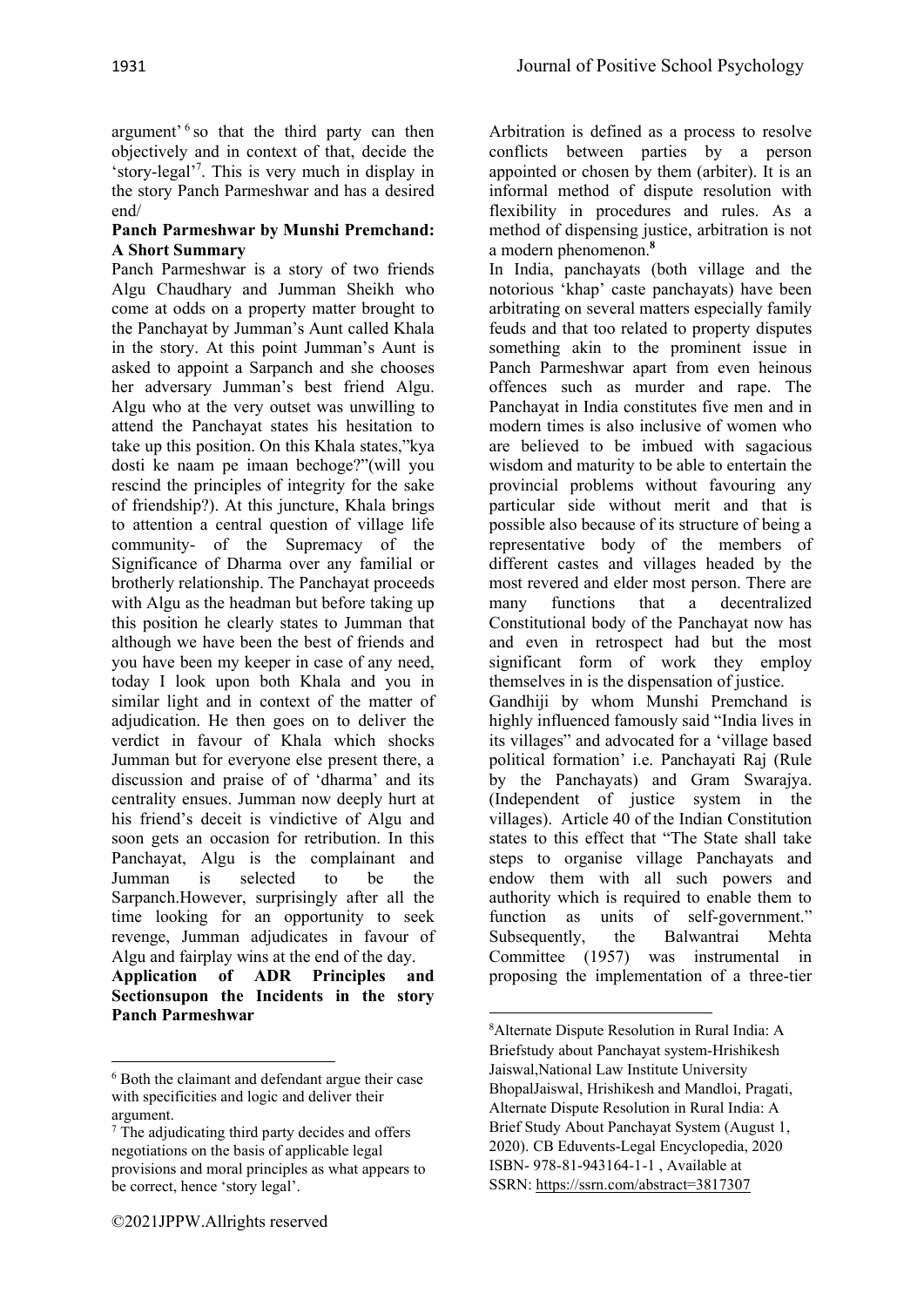Panchayati Raj system in the form of Gram Panchayats (village level), Panchayat Samiti (block level) and Zilla Parishad (district level)**<sup>9</sup>** .

However, that being said, before India adopted the Court system under British Rule, the Indian rural populace was equipped in discharging just verdicts through the consultation of the'five wise men' and on the basis of the then prevalent ruleswhich in retrospectlooksimilar to matters being resolved through mediation, today. This mediation was usually headed by a respected and trusted elder who inspired a great deal of faith in the village people and such an organization steered by this man was given the name 'Panchayat'.

The Panch used to be a man of scrupulous character and unquestionable honestyand thus trusted to be fit for the unbiased rule of the jurist in the vicinity and respectfully given the title of the Village headman (Sarpanch). He headed a company of some other men usually four in number of the same moral fibre to address matters consequential to running village life smoothly. If there was any dispute between families in the village or individuals within the same family would approach the Panchayat for a hearing and decision that would be accepted by the disputants. The final aim of bringing the issues to the platform of the Panchayat and dissolving all tensions there was overall welfare of the society without depending on any external authority to do so.

During the course of the narrative of this story then, there are several instances that point to the mechanism of ADR. What is enchanting is that it is not a rulebook from which any character reads their dialogue but ideas spoken as if it were a way of life and reflects how this alternative to law in statute books, fulfils the same human requirement and resolution as Law without the complexities of lengthy, scholarly commentaries of codified rules.

When Jumman asks Khala to choose a Sarpanch, there arefew people in attendance who are against Jumman but Khala realises this and makes it a point to choose his closest friend believing that in the process of justice,

there will be no partiality, that God speaks from the mouth of the Panch and in principles of Natural law which in this society meant the adherence to Dharma. She believes that the procedural undertaking must be seen to be just and must be acceptable to both the sides. Even before the Panchayat begins to scrutinize the matter, the acceptability of both parties involved is taken by the Sarpanch and that the decision would not be challenged is shown to be a prerequisite. Khala having already stated that the Courts are beyond her and our analysis that in any case, a colonial ruler bereft of the knowledge of many other wrongs foisted on Indians would be incapable of helping any person with such an internal matter, points at the need for village level self-sufficiency and arbitration apparatus as envisaged and proposed by Mahatma Gandhi as well and provides the impetus that Arbitration serves the purpose to such an extent the Panchayat in the course of this story itself is called twice. According to Justice M Jaggannath Rao's

explanation<sup>10</sup>, under section  $65$  of the 1996 Arbitration and Conciliation Act, the 'conciliator' may request each party to submit to him a brief written statement describing the "general nature of the dispute and the points at issue" <sup>11</sup> .He can ask for supplementary statements and documents. The duty of a conciliator is described in Section 67, which states that he must act as a conciliator in an independent and impartial manner and shall be guided by principles of objectivity, fairness, and justice, taking into account, among other things, the parties' rights and obligations.  $12$ Before Algu takes up his position as Sarpanch, it seems that he takes the same oaths almost verbatim when he declares that although Jumman has been the best friend, he will now look upon the matter impartially and each question that he begins to ask as per his inquiry suffers a big blow to Jumman's heart but complies with the provisions of asking ancillary questions under Section 65 and

<sup>9</sup> B.S.Garg, 'Village *First Community* 

*Empowerment on Health & Development Based on Gandhian Approach – An Experience of Working in few Villages of Wardha District', Maharashtra* Indian J Med Res 2019 , 149, S1: 63-67a.

<sup>10</sup>WOULD CONCILIATION & MEDIATION SUCCEED IN OUR COURTS? By Justice M. Jagannadha

Ra[ohttps://lawcommissionofindia.nic.in/adr\\_conf/](https://lawcommissionofindia.nic.in/adr_conf/mediation%20succed%20Rao%202.pdf) [mediation%20succed%20Rao%202.pdf](https://lawcommissionofindia.nic.in/adr_conf/mediation%20succed%20Rao%202.pdf)

<sup>&</sup>lt;sup>11</sup> Section 65, Arbitration and Conciliation

Act,1996

<sup>&</sup>lt;sup>12</sup>Section 67, Arbitration and Conciliation Act, 1996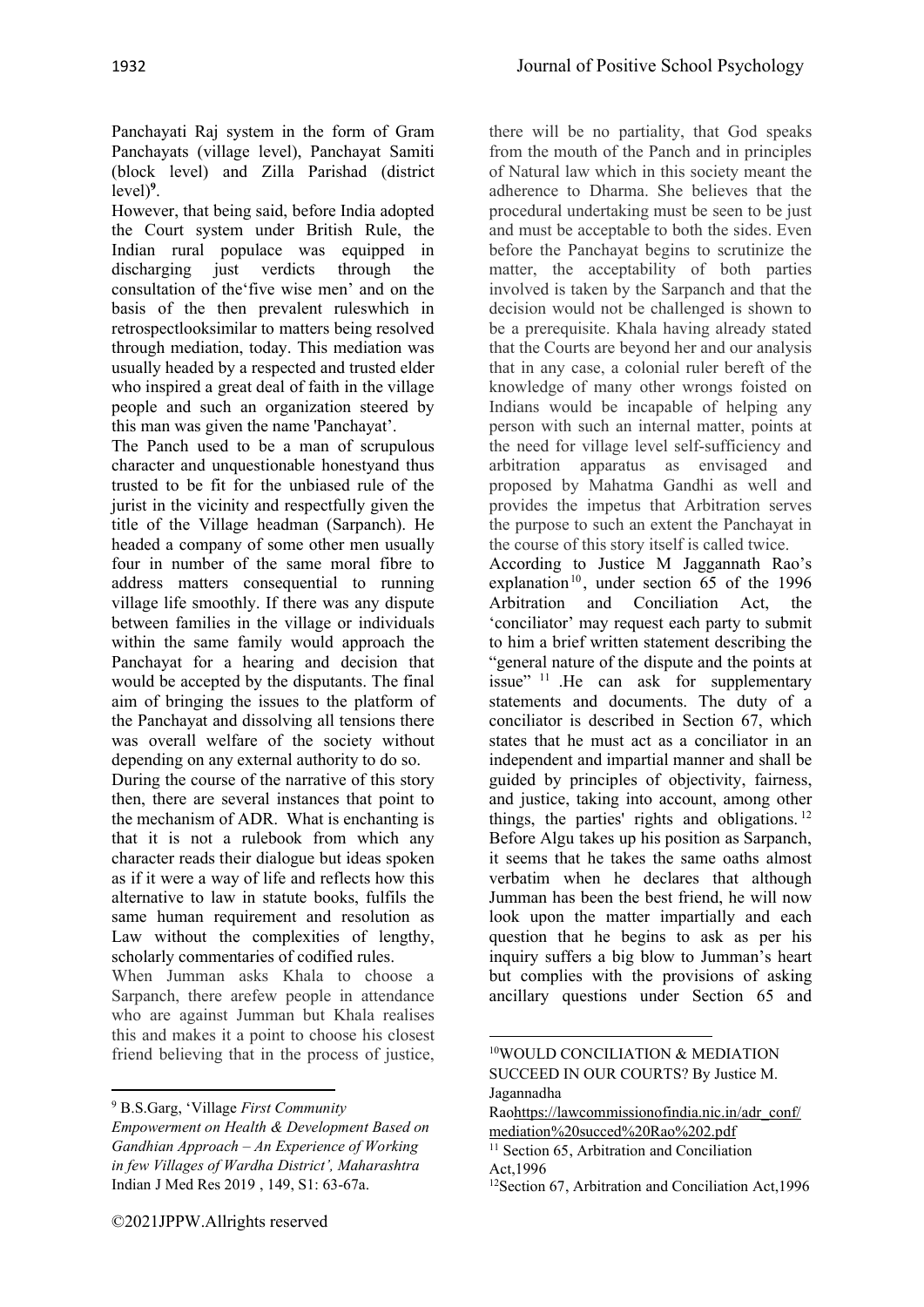Section 67 of Arbitration and Conciliation Act,1996 in hindsight. Also, "Section 67(4). At any point during the conciliation process, the conciliator may have ideas for resolving the disagreement. Such proposals do not have to be in writing, and they do not have to be backed by justification. "It means a conciliator in conciliation proceedings can take an initiative for compromise at any stage during conciliation." Algu ends the Panchayat with two oral propositions of Jumman agreeing to provide a sustenance allowance to Khala or withdraw from the property given to him completely.

Under Section -30,an arbitral tribunal's use of mediation, conciliation, or other methods to facilitate settlement of the dispute is not contrary to an arbitration agreement, and the arbitral tribunal may utilise them at any point during the arbitral proceedings if the parties agree. A binding arbitral award on agreed terms must be made in line with section 31 and must declare that it is a binding arbitral judgement. It means that an arbitrator can encourage and take initiatives for settlement in arbitration as well.It is commendable on the part of Premchand that he considers the representation of the procedure as pertinent and fair as the result and while difficult to execute, upholds the tougher means as the right one to take.In their celebrated book 'ADR Principles and Practice' by Henry J. Brown and Arthur L. Mariot (1997, 2nd Ed. Sweet & Maxwell, Lord on Chapter 7, p 127), the authors say that 'mediation' is a facilitative process in which "disputing parties engage the assistance of an impartial third party<sup>13</sup>.

As per Section 12 of the Arbitration and Conciliation Act, 1996, it is the duty of a person who is approached to become an arbitrator in their dispute. It is mandatory for an arbitrator to disclose in writing any direct or indirect, present or past relationship or interest in any party and subject matter, whether it is financial, business, professional, or any other kind, that creates doubt related to his fairness**. <sup>14</sup>** Thus, when the tryst of words between Chaudharayin and Sahuayin (wives) does not end, it is the village people acting as mediators who suggest that matters won't be dismissed amicably without the Panchayat and they must take the matter to this third party evaluator. Although, this exhortation of their mediators was not incumbent on the two families involved in the feud, they approach the Panchayat where Jumman is made Sarpanch and personified by the same ideals at the position of the Sarpanch, he delivers a decision that is just.

## **Literature's Fascination with the Idea of Judge over the Concepts of ADR:**

There is now an extensive catalogue of books that indulge with law as a prop or an important subject and the significant figures advocating for these tend to be lawyers or judges. A look at some of the most recommended literary books to read for a law student include works that are bothage old classics and modern writings like many works of Shakespeare, Charles Dickens 'Bleak House', Harper Lee's 'To Kill a Mockingbird', Michael Sandel's 'Justice: What is the Right Thing to Do', Dostoevsky's novels or novellas on what is wrong with justice system, etc. Thus, as can be discerned, the engagement and understanding, even the discussion of complex aspects of legal systems across a vast period of time and shifts therein form part of the narrative but the idea of dispute resolution through alternative means, remains an underexplored idea and a less fascinating one as it is considered an integral part of many societies and not an out of the box redressal of issues. However, it is this innate forum that scholars have pointed out that is capable of rebuilding the relations between warring sides and establish a peaceful outcome that is likely to maintain an unchallenged status quo as against a Court System which encounters repetitive appeals.In contrast to the involvement with the judge and lawyer in various fiction, the story in context i.e. 'Panch Parmeshwar' resonates the idea of Alternate Dispute Resolutions.

To further the point of the said such reformative legal instruments, it is pertinent to refer toa recent guest lecture delivered by Dr.Anju Vali Tikoo, Professor of Law, University of Delhi on 27th July,2021 at Galgotias University<sup>15</sup>.Here, she emphasized

<sup>&</sup>lt;sup>13</sup> ADR Principles and Practice<sup>13</sup> by Henry J. Brown and Arthur L. Mariot (1997, 2nd Ed. Sweet & Maxwell, Lord on Chapter 7, p 127 <sup>14</sup>Section 13, Arbitration and Reconciliation Act,1996.

<sup>&</sup>lt;sup>15</sup> Restorative Justice in the Pursuit of Real

Justice.mp4 by Professor Anju Vali Tikoo on 27<sup>th</sup> July,2021 at Galgotias University Zoom Platform.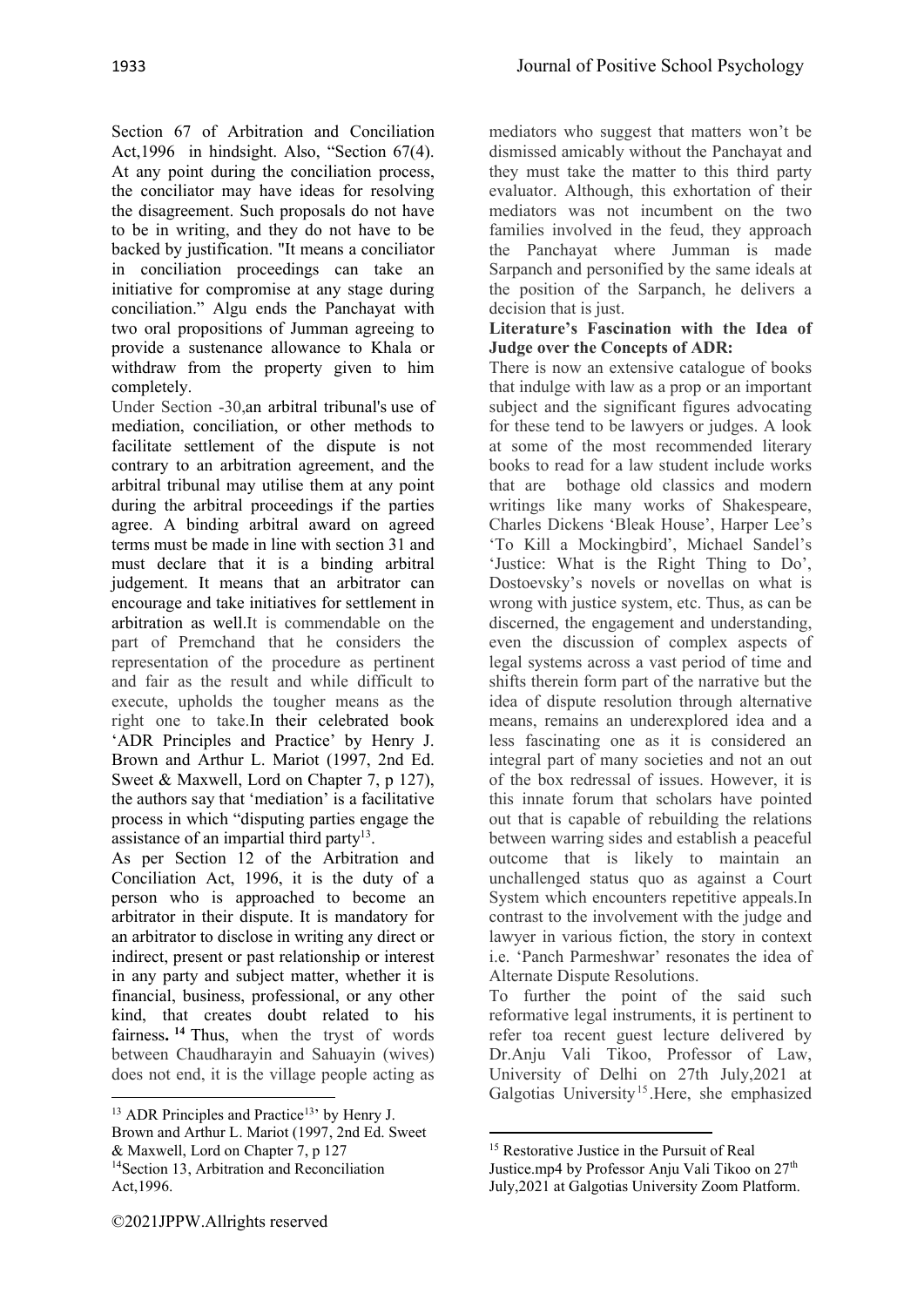how traditional indigenous societies around the world have had restorative mediums to address their issues and mentioned Panchayats as one of them. An extremely crucial difference between Retributive justice under which our country functions and Restorative justice which is more than just corrective and is also connective was underlined by her. In the modern age where we are obsessed with the idea that a judicial pronouncement is the ultimate end of the line while approaching a just decision, what is missed is that the Courts promote justice under Article 39A of the Indian Constitution and that verdict itself is not justice, according to Professor G Mohan Gopal, Former Director of National Judicial Academy and Adjunct Professor (Law),Georgetown University, Washington, USA. Prof Gopal has mentioned this in various addresses including the Sociological Research Colloquim organized in 2018 at University of Delhi where he was a keynoter speaker on the subject 'Justice Vs The Judicial System'16 and emphasized further in the same disquisition that the Constitutional Mandate to promote justice under Article 39A is 'a pledge to the powerless not the powerful' and his study showed that few judicial proclamations support democratic rights while many of these leave barely any scope for considerations of marginalized sections of the society. In that light, Professor Tikoo actually presented a potential resolution to the gap expressed by Professor Gopal in her guest lecture when she said that while in Retributive Justice systems both the parties are represented by lawyers in a process that is professional and means business, in Restorative Justice interpersonal touch through a hearing of both parties via their storytelling is ensured and reasons behind the offences unearthed along with the fact that the focus in mediums such as Panchayats which focus on solving the problem rather than establishing guilt and where multiple options can be a possibility rather than a single incumbent order. Besides this, Professor Tikoo also expressed that the stigma attached to the person post the judicial order can be difficult to diminish but restorative justice lies in the arena whilst appropriate action can help heal the wounds and enable possible positive shifts in attitudes in the society altogether. Instead of pushing corrective facilities to the fringes of the society, away from civilization as if they are detached loose ends, we must attempt to bring about justice as a norm which the habitat of the social space. Panch Parmeshwar provides such a space where while scathed by his friend Algu, Jumman initially seeks revenge and wants to impose blame on him, sitting at the position of power and having to adjudge upon a matter with other members as his coadjudicators, he is unable to defy the confines of values and dharma that binds Indian society and gives a proclamation that works towards a generational precedent rather than an acrimonious tale of recrimination. For this, he is much appreciated and an enthusiasm unseen and unexpectedbefore is seen amongst its people.

This is probably the reason why there is an aspect of sustainability in ADR techniques of decision making wherein lies the power to transform the two parties and their way of thinking.It shows the unique capacity of mediation to "transform the quality of the conflict interaction itself, so that conflicts can actually strengthen both the parties and society"<sup>17</sup> of which they are part. Such an end to the conflict also preserves the friendship or acquaintance between the two parties as the common aim of achieving the good of the society is upheld. Thus, the justice achieved here is co-existential. This also points towards the aspect of private conscience and the factor that villagers believe that God resides or speaks from the lips of the Panch. An element of Natural Law and the retrospectively imbibed constitutional idea of Principles of Natural Justice is inherently apparent in the society of Panch Parmeshwar and this environment is conducive to the effective

https://drive.google.com/drive/folders/1Y4GQ1W5 RzNUUHemZBQgeT-1U3H-Qi1uU

<sup>&</sup>lt;sup>16</sup>Justice vs Judicial System, 5<sup>th</sup> April, 2018 at the Sociological Research Colloquim at University of Delh[ihttp://sociology.du.ac.in/justice-vs-the](http://sociology.du.ac.in/justice-vs-the-judicial-system-by-prof-g-mohan-gopal/)[judicial-system-by-prof-g-mohan-gopal/](http://sociology.du.ac.in/justice-vs-the-judicial-system-by-prof-g-mohan-gopal/) Visited on 18th August,2021.

<sup>&</sup>lt;sup>17</sup> Access to Justice Literature Review: Alternative Dispute Resolution in Scotland and other jurisdictions Report by Scottish Civil Justice Council

[https://www.scottishciviljusticecouncil.gov.uk/docs](https://www.scottishciviljusticecouncil.gov.uk/docs/librariesprovider4/scjc-pubilcations/literature-review-on-adr-methods.pdf?sfvrsn=2) [/librariesprovider4/scjc-pubilcations/literature](https://www.scottishciviljusticecouncil.gov.uk/docs/librariesprovider4/scjc-pubilcations/literature-review-on-adr-methods.pdf?sfvrsn=2)[review-on-adr-methods.pdf?sfvrsn=2,](https://www.scottishciviljusticecouncil.gov.uk/docs/librariesprovider4/scjc-pubilcations/literature-review-on-adr-methods.pdf?sfvrsn=2) viewed on 18th March,2021, PAGE 6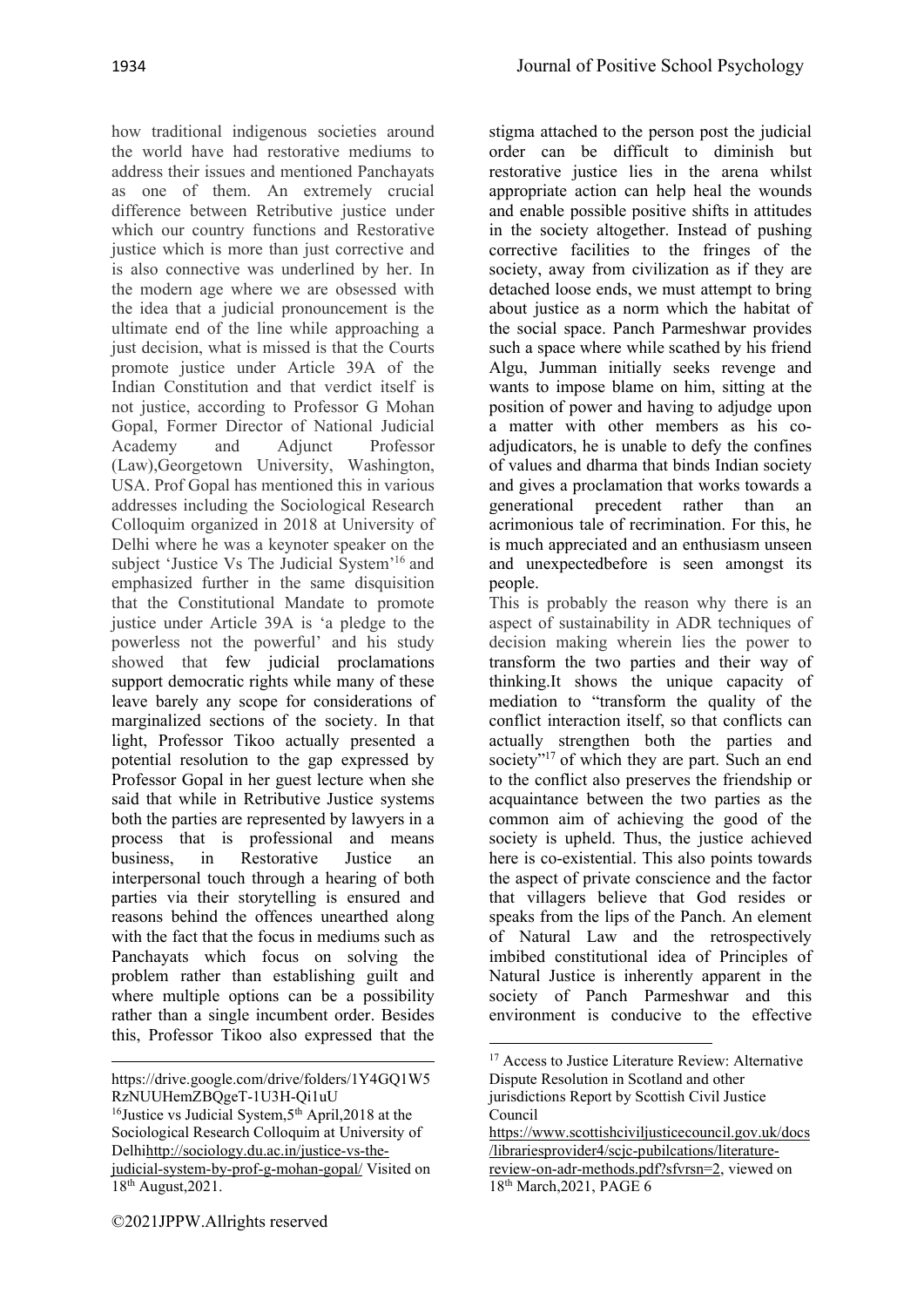settlement of disputes in any arbitration by a conciliator or mediator.

In Mikhail Bakhtin's book Rabelaisand His World, Rabelais relates a feat of a kind in Chapter X of Pantagruel where the two plaintiffs facts have become irresolvable despite aid from most eminent personalities. Pantagruel gives judgment 'in conscience to do right to both parties, without varying or accepting of persons.' His decision is as absurd as it is convoluted, giving each of the litigants a different reason. And so, a quite extraordinary thing happens: 'the two parties departed both contented with the decree'.The moral of the story is this: absurd in, absurd out. What Pantagruel had understood was that, far more than the material satisfaction of their grievances, what the parties were seeking was to be heard and acknowledged as plaintiffs.18 Sometimes, a bad compromise is better than a good lawsuit. This illustration is indicative of the fact that many a times the legitimacy of the claim even if it has not been adjudicated as the right one is important. In Panch Parmeshwar, Khala has tried to address her grievance at different levels, first by speaking to Kariman to treat her well, then to her nephew who laughs it off as a domestic and non-existent matter for him followed by the request to leave her at her own capability albiet with some meagre allowance but it is to no avail. Even when she requests many to attend her Panchayat, her subject becomes a matter of entertainment but in the Panchayat itself, her complaint becomes a matter and mere acknowledgement and later adjudication in her favour suddenly give her credibility and food for thought to everyone else.

Principles of ADR <sup>19</sup> are looked upon as restorative justice rather than distributive justice that shows the provisional pacification which results from an arrangement imposed by law, something that is merely procedural

rather than community based can be interpreted as violent to one's own cause. Jumman is shocked at the betrayal of his friend and seeks revenge after the end of the first Panchayat. To begin with then, for Jumman it is a violent and discordant absorption but for all the village people present there it seems to have filled the void of the 'right'. As Jumman seeks an opportunity to equalize the perfidiousness shown to him by Algu and gets one very soon, sitting at the seat of justice he is unable to inflict the same violence he had awaited desperately. This moment symbolizes the restoration of brotherhood between the two as upon Jumman dawns the same understanding that Algu had as Sarpanch that this forum is an effort to create peace between both the parties and in society and not to create a jarring injunction in the mind of any single party. Such alternate methods of justice imparted then "re-establishes concord and renews cooperation" within the circularity of time something which the court system by its merely dry rules cannot fully reinstitute. Signifying the same idea, Paul Ricouer states that as against the short term end in which judging signifies deciding to end uncertainty, arbitration in its un-instituted form contributes to long term end of achieving public peace.

# **Contemporaneity of ADR in India:**

Finally, the question that remains to be asked is that as the story is rather old and based from before Independence, should the principles of Alternate Dispute Resolutions continue to exist today as then,despite the robust Court Systems and presence of plethora of alternate justice forums such as tribunals and lok adalats.It is pertinent to comprehend here that the Lok –Adalat also known as the People's Court is actually an ingenious improvisation of the Panchayat system and an Indian contribution to the world Jurisprudence, a wholesome judicial apparatus based on Gandhian principles. In fact, it is interesting to note that the basic tenets of ADR is conceptualized and institutionalized in the philosophy of Lok Adalat whereby settlement of disputes is made through mediation, negotiation or through arbitral process and is understood as the decision of the"Nyaya-Panchayat". It secures justice on the basis of a comprise and settlement and provides equal opportunity and access without creating an economic burden. As per the Legal Service

<sup>1</sup>[8Mikhail Mikhaĭlovich Bakhtin,](https://www.google.co.in/search?tbo=p&tbm=bks&q=inauthor:%22Mikhail+Mikha%C4%ADlovich+Bakhtin%22) [Mikhail](https://www.google.co.in/search?tbo=p&tbm=bks&q=inauthor:%22Mikhail+Bakhtin%22)  [Bakhtin,](https://www.google.co.in/search?tbo=p&tbm=bks&q=inauthor:%22Mikhail+Bakhtin%22) [Mikhail Mikha?ilovich Bakhtin I](https://www.google.co.in/search?tbo=p&tbm=bks&q=inauthor:%22Mikhail+Mikha%3Filovich+Bakhtin%22)ndiana University Press, 1984 - [Literary Criticism](https://www.google.co.in/search?tbo=p&tbm=bks&q=subject:%22Literary+Criticism%22&source=gbs_ge_summary_r&cad=0) -

<sup>&</sup>lt;sup>19</sup> Access to Justice Literature Review: Alternative Dispute Resolution in Scotland and other jurisdictions Report by Scottish Civil Justice Council

[https://www.scottishciviljusticecouncil.gov.uk/docs](https://www.scottishciviljusticecouncil.gov.uk/docs/librariesprovider4/scjc-pubilcations/literature-review-on-adr-methods.pdf?sfvrsn=2) [/librariesprovider4/scjc-pubilcations/literature](https://www.scottishciviljusticecouncil.gov.uk/docs/librariesprovider4/scjc-pubilcations/literature-review-on-adr-methods.pdf?sfvrsn=2)[review-on-adr-methods.pdf?sfvrsn=2,](https://www.scottishciviljusticecouncil.gov.uk/docs/librariesprovider4/scjc-pubilcations/literature-review-on-adr-methods.pdf?sfvrsn=2) viewed on 18th March,2021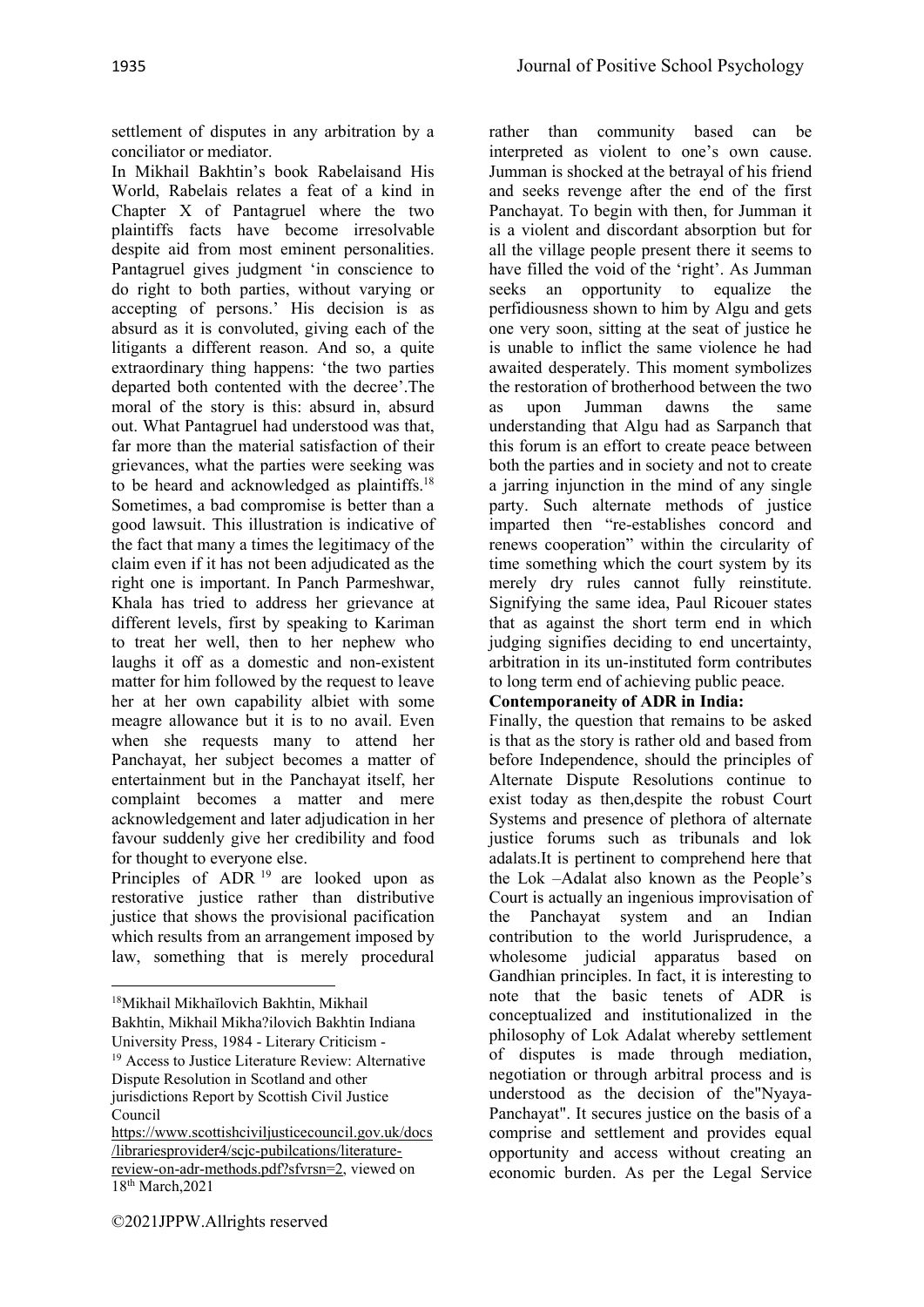Authority Act 1987, the award passed by Lok –Adalat is binding and final and nonappealable. This is akin to the ADR structures that focus more on the resolution than argument, more on the parties that is civilians of society than the judicial heads and eases the encumbrance on the government and the people. In such a scenario, we tend to realize the essential goodness in human lives and a spark of divinity appears in the human form so clearly evident in the characters of Panch Parmeshwar. It is not just the Sarpanch or Panch who sit on the seat of justice but Everyman who appreciates their endevour to rise above ordinary and petty issues of estranged relationships and reach out for justice on the principles and values of fairness and equality in the Rawlsian sense that establishes such set ups as the ultimate confidence building and integrating mechanisms in the country much above the Courts. This is witnessed when inhabitants of the village chant 'Panch Parmeshwar ki jai ho' at the end of the Panchayat meeting. Compared with the common dictum that Justice delayed is Justice denied, these systems also act as speedy methods of absolving disputes.

Thus, the simple answer to whether ADR is contemporaneous to the times is that it is and it does seem reasonably effective, not just in India as discussed with reference to Lok Adalats and primarily Panchayats earlier but around the world as UNICITRAL and arbitration forums in individual countries. ADR and Literature apprehends areas at the 'fringes of justice' where the 'arbitrator' is generally found to be functional and less restricted by strict clauses imposed by lawpresently enforced, fiction which has acted as exegesis to the advent of the need for third party intervention before its official establishment can act as the continuum to propagate the need of this idea and concept when courts have failed; and participate in its constant renewal on the edges of<br>institutionalized institution  $e^{20}$  Advocate institutionalized justice. 20 Advocate Abhimanyu Shandilya has written about the shifts in ADR and yet emphasized upon its efficacy and requisition in the current times in his article Journey from Panchayat to ODR in

May, 2021<sup>21</sup>. He states that multitudes of Indian citizens living in villages even today have realized that venturing into the Court system is monetarily detrimental and in fact desire to follow the footsteps of Panchayat or Lok Adalat type systems. They seek redress at forums outside of Courts when they reach out to lawyers for legal aid as they wish to resolve the matter within the ambit of the two disputing parties. At the First Anniversary of Bangalore Mediation Centre,Former President Smt Pratibha Patil also expressed while discussing mediation that it is in built in Indian culture and that the civil andvoluntary participation of citizens forms the backbone of Indian democracy<sup>22</sup>. She stressed that although there is a robust Court system, due its current timelags, "there is a constant requirement to maintain a balanced relationship between the legal system, deliverability of justice and social needs. An important element of a "friendly legal system" is to offer simplified options to litigants so that justice is neither delayed nor denied to them." Hearkening back to yesteryears,it was pointed out by her that Panchayat has been a traditional medium of dispute dissolution where conflicting parties themselves approach the respected village heads to adjudicate upon their matter. She reverberated the point of Premchand's story Panch Parmeshwar when she stated, "this system was so highly respected that the "Panchas" were revered as "Panch Parmeshwar"<sup>23</sup> and concluded that the mediation process is about the similar participation and outcome where the hope is not to create adversaries but repair and preserve communication to reach acceptable terms of settlement.

If despite this discussion by a former Head of the Indian State, legal community and proponents of justice, there is any doubt about the relevance of ADR, then another aspect to be looked at is whether what exists today is appropriate for the issues of this world. One poignant response to this can be seen in a Speech delivered by Hon'ble Mr. Justice Pankaj Mithal on 16.3.2019 at Merchants

 $20$  ibid

<sup>21</sup> https://www.linkedin.com/pulse/evolution-adrjourney-from-panchayat-odr-online-shandilya 22http://pratibhapatil.nic.in/sp010208.html  $^{23}$  ibid